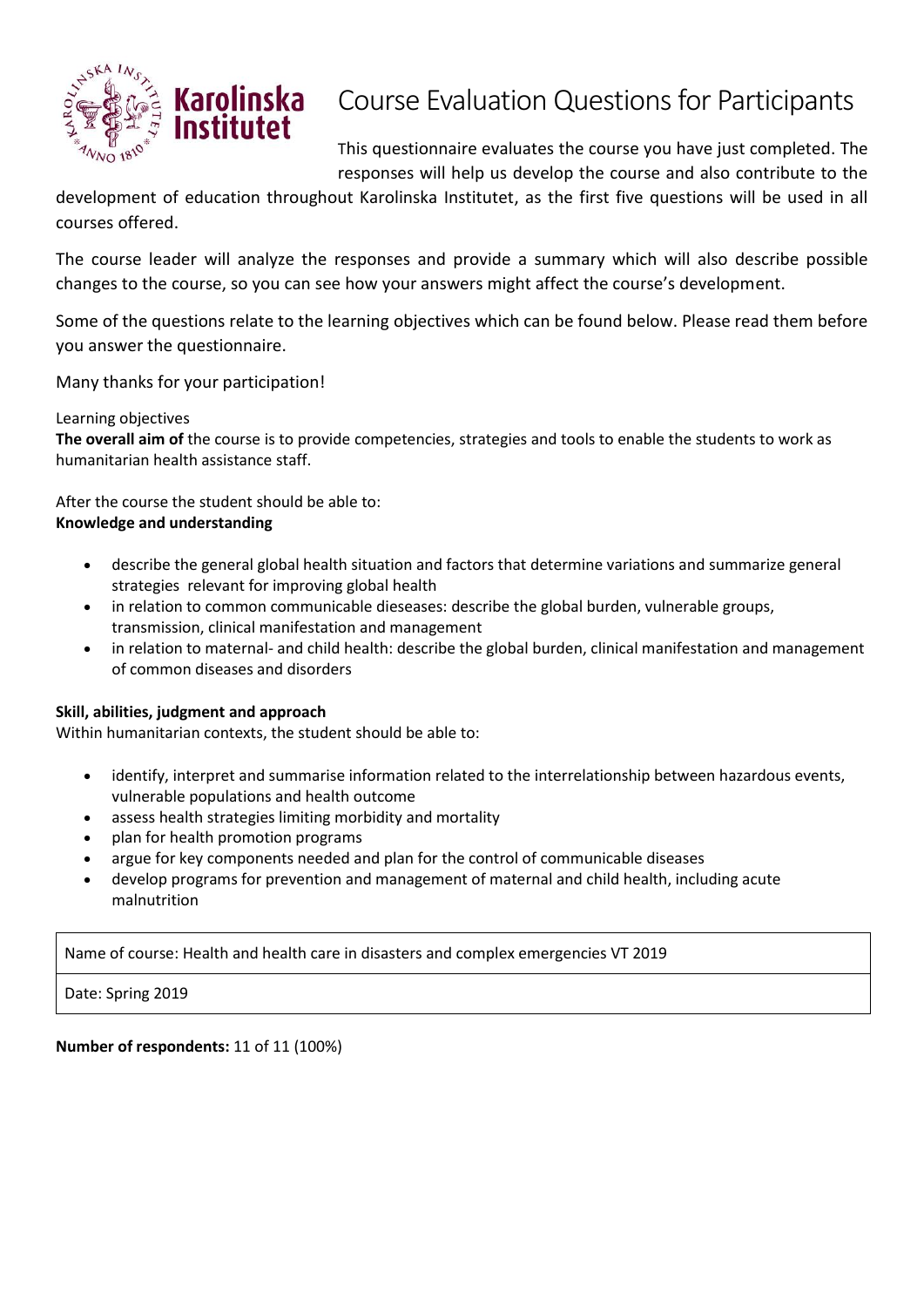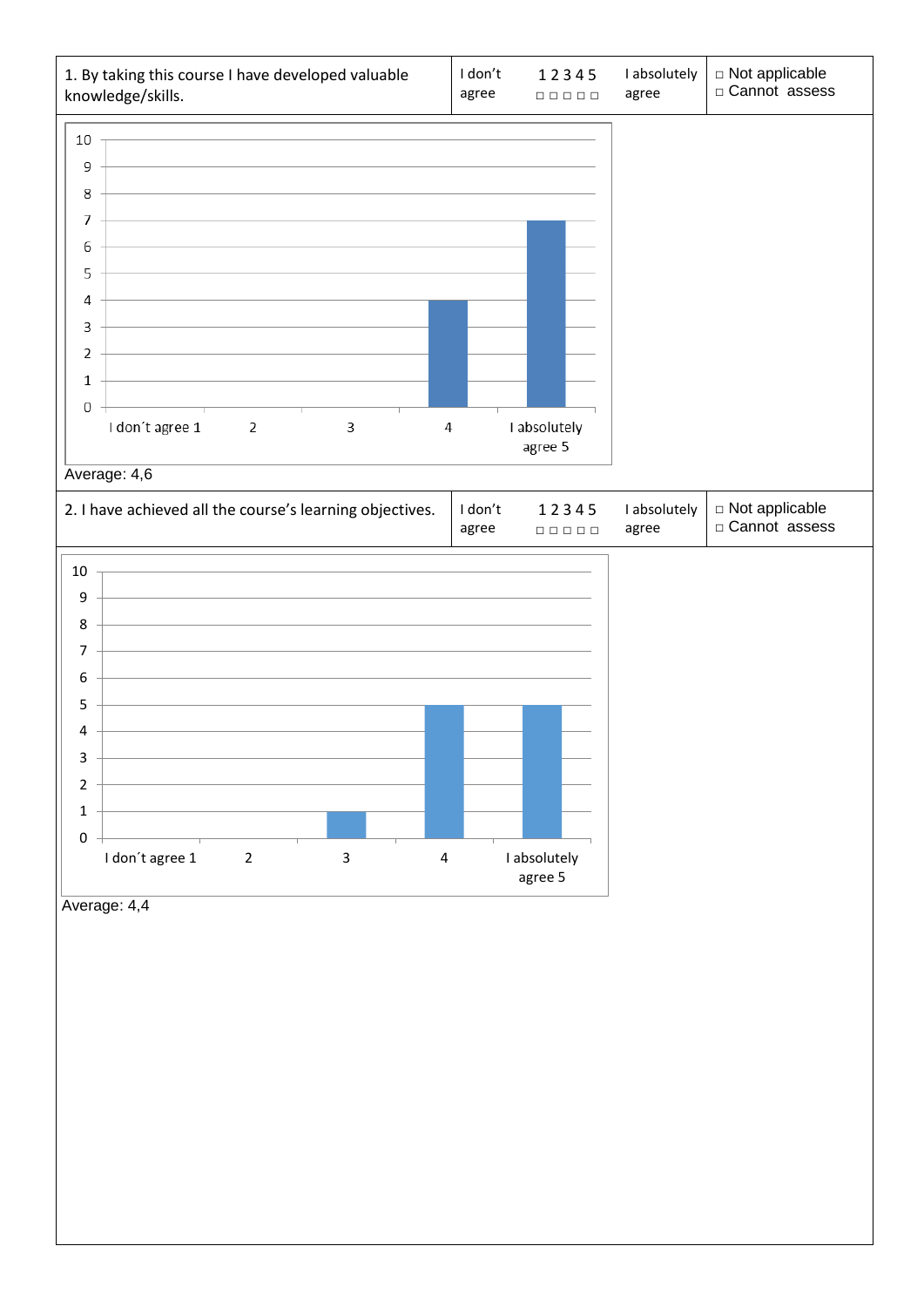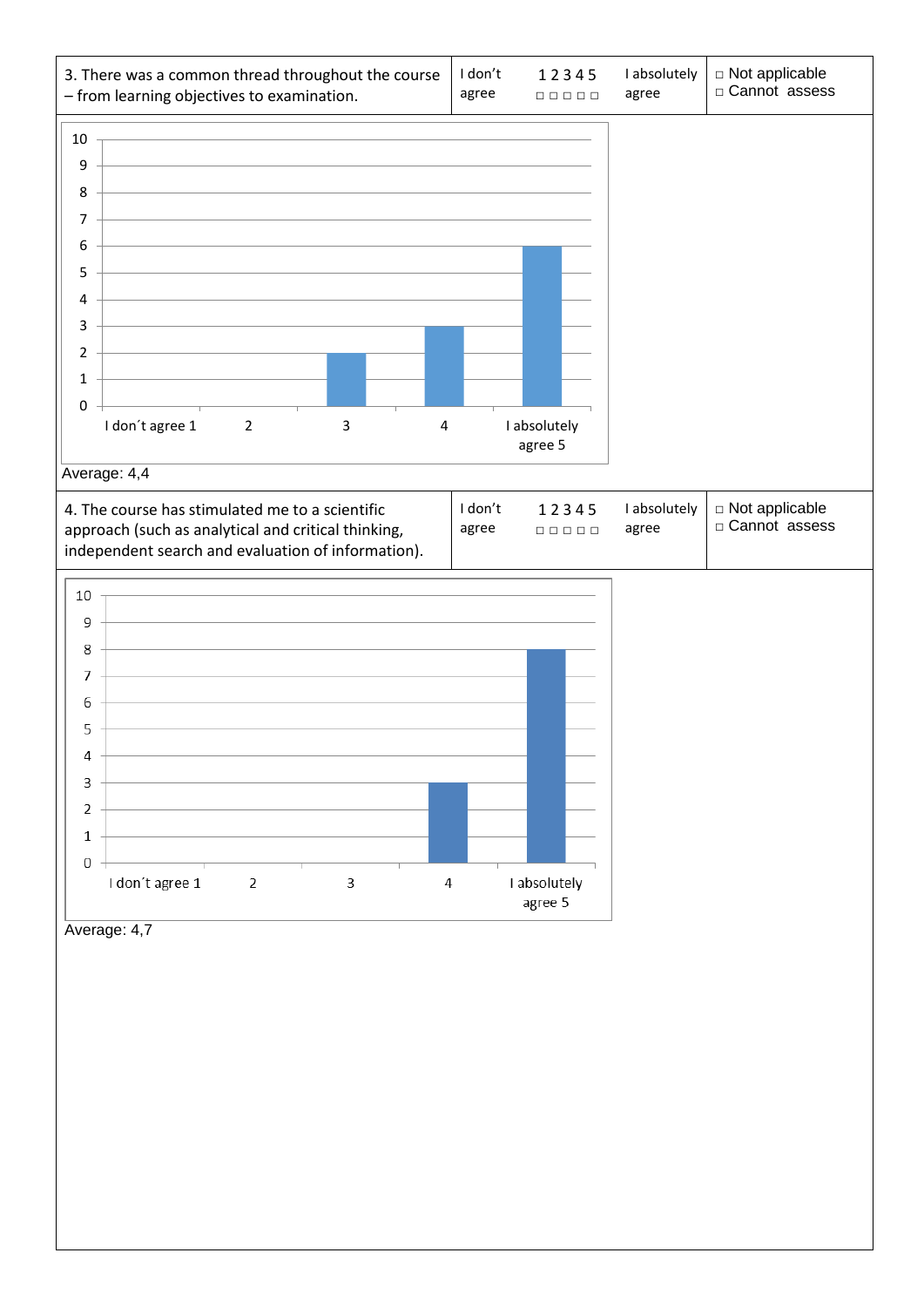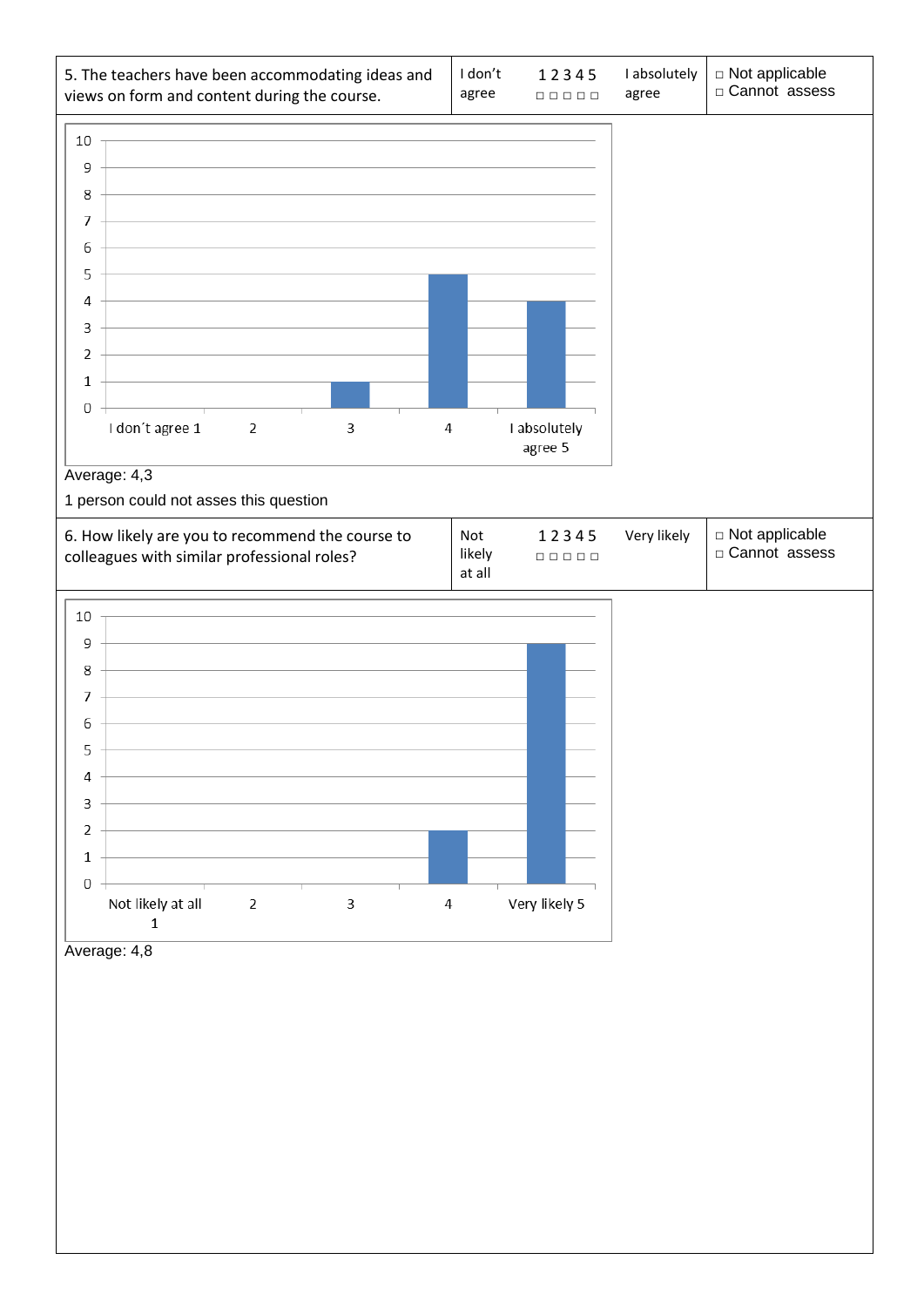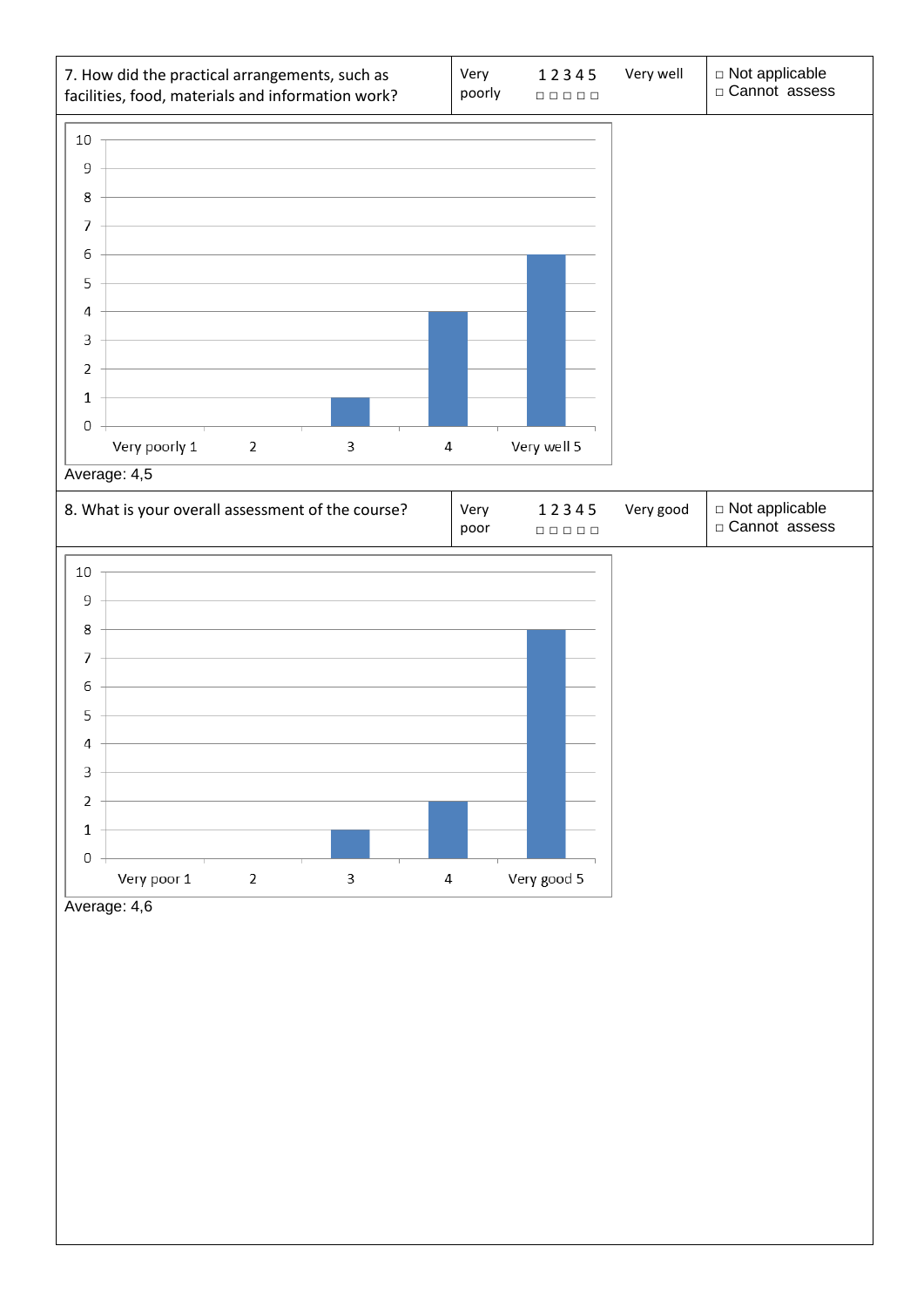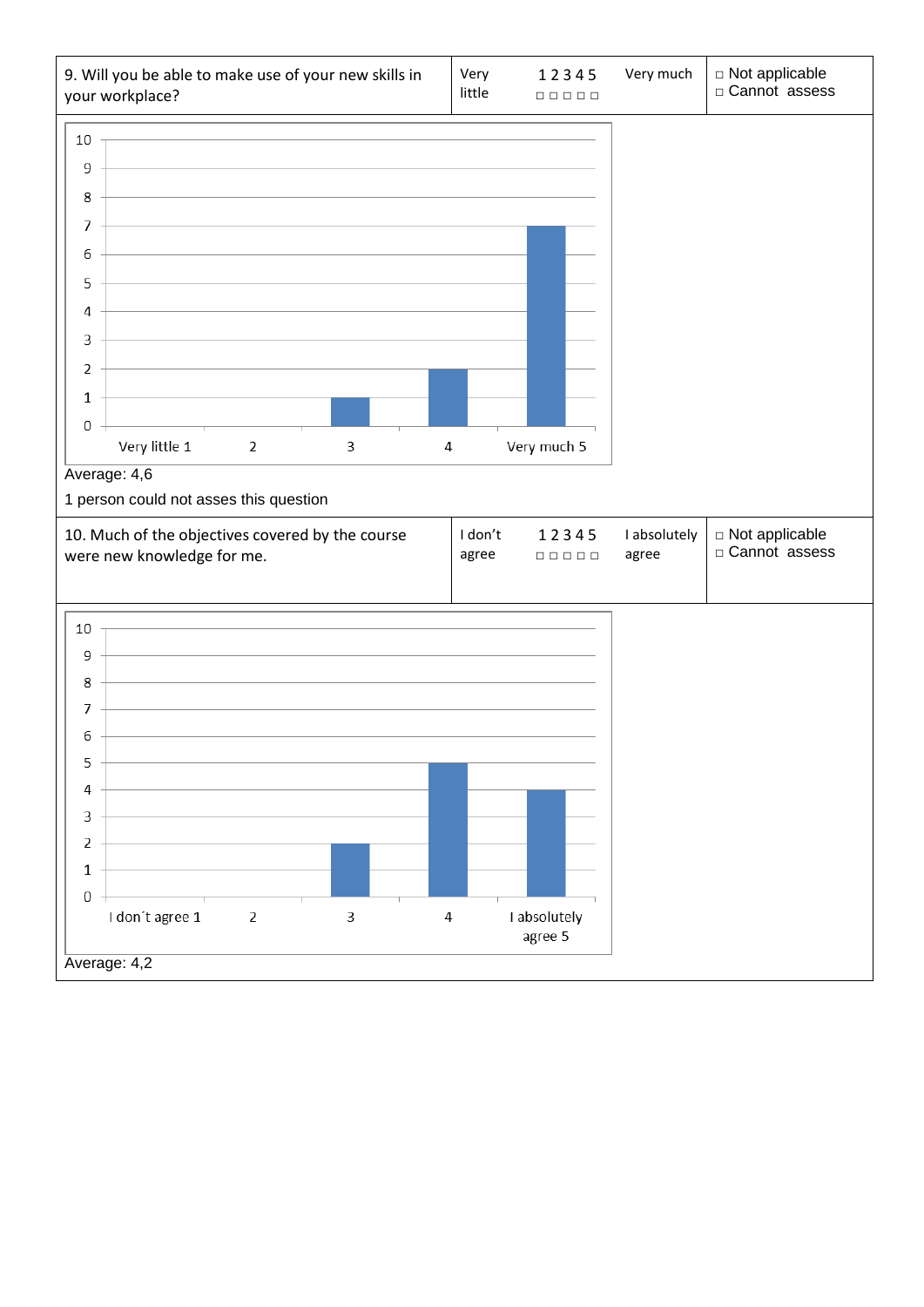11. Give examples of particularly rewarding elements/activities during the course.

- The practical training days, the assignments during the distance learning-weeks to prepare for the course, the last assignment that connected the context assessment with a project. The lectures that had a clear connection to MSF missions done by the lecturer. The lectures on obstetric care & the ones on neonatal & pediatrics by Sahar & Mats Blennow.
- Practical exercises. Ethical discussion on humanitarian aid. H. Nordenstedt's both lectures. Zena Awad, Sophie Graner, Sahar. KTC at KS and SÖS. Very nice to be at MSF office! Very nice group, open environment!
- Practical training days. HIV lecture (great lecturer!). Many lecturers with MSF experience which was great, many practical parts of lectures with practice tasks etc. HR-management. Maternal & child health. TB & acute resp. info also good. (ARI lecture could have more low-income setting approach)
- Simulation activities Ethical simulation & infectious diseases, maternal & child care, surgery & trauma disasters, group work/discussions. I have learnt the importance of numbers.
- Presenters had MSF-experience. Always when used, group assignment in lectures were a good way of learning.
- Public health viewpoint. I didn't have so much of that before. Good examples of how to assess global health and public health in a specific country, which indicators etc.
- The two practical days. Experiences from the field.
- The practical days were super interesting and gave so much knowledge. I wish we had more practical days =)
- SÖS-dagen med neo. Att träffa alla engagerade föreläsare.
- Clinical training centers.
- 1 Clinical training. 2 Lectures concerning maternal health + obstetrics + gynaecology. 3 Ethical cases. 4 Measles outbreak exercise.

12. Give examples of elements/activities that were not particularly rewarding.

- The lecture on outbreak response could have been better structured & prepared. I think that it was really interesting & had a lot of potential but it was a little bit too messy.
- Sometimes lectures were a bit long. Presentations without breaks. Important to have small breaks regularly. Perhaps have discussion at the end, AFTER presentations of assessment.
- Outbreak response & surveillance 12/2 unstructured, hard to follow. Malaria/diarrheal diseases 14/2 extremely monotonous & seemingly bored lecturer, very hard to listen to.
- Outbreak response, outbreak & surveillance the lecture was not fully presented and a lot of important components were not discussed.
- Not enough breaks! Some teachers did not have enough breaks which resulted in a lack of concentration at the end.
- Can't think of anything.
- Some lectures had a lot of material with bad structure. It would be good if they tried to prepare and check what they want to talk about so that it gets less messy for us who are listening =)
- Assignment 1+2 at home.
- Lecture on epidemiology/outbreak management.